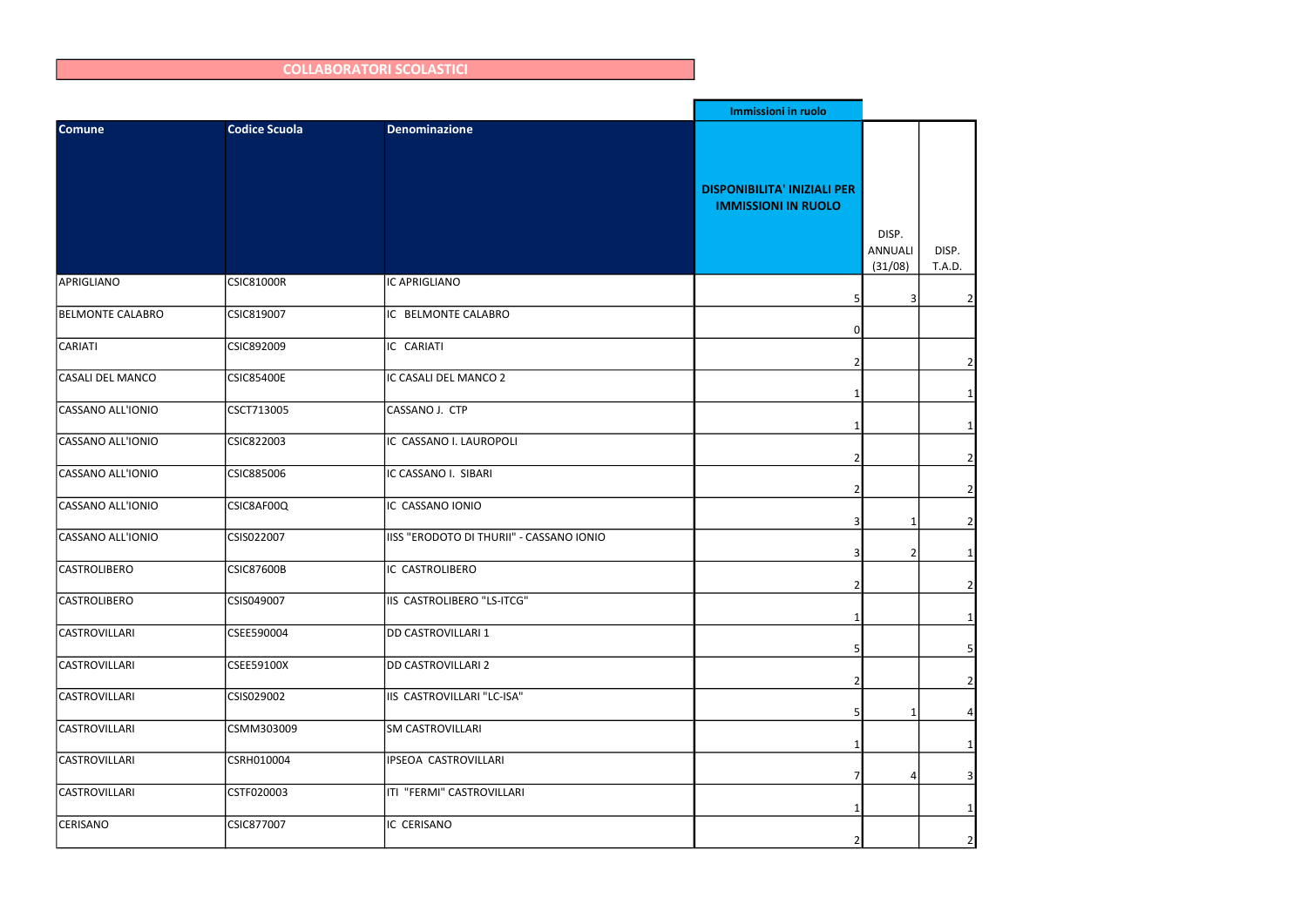| CORIGLIANO-ROSSANO           | <b>CSIC81100L</b> | IC CORIGLIANO C. "LEONETTI"              |    |    |                |
|------------------------------|-------------------|------------------------------------------|----|----|----------------|
| CORIGLIANO-ROSSANO           | <b>CSIC83100T</b> | IC CORIGLIANO "DON G. BOSCO"             |    |    |                |
| CORIGLIANO-ROSSANO           | CSIC886002        | IC CORIGLIANO C. "TIERI"                 |    | 2  |                |
| CORIGLIANO-ROSSANO           | CSIC8AG00G        | IC CORIGLIANO C. "C. GUIDI"              | 10 | 10 |                |
| CORIGLIANO-ROSSANO           | CSIC8AH00B        | .C. CORIGLIANO "ERODOTO"                 |    |    |                |
| CORIGLIANO-ROSSANO           | CSIC8AN00X        | IC ROSSANO II                            |    |    |                |
| CORIGLIANO-ROSSANO           | CSIS064009        | IIS ROSSANO"ITI-IPA-ITA"                 |    |    |                |
| CORIGLIANO-ROSSANO           | <b>CSTD08000C</b> | ITC "L.PALMA" CORIGLIANO                 |    |    |                |
| COSENZA                      | CSCT700003        | COSENZA CENTRO TERRIT. SPIRITO SANTO     |    |    |                |
| COSENZA                      | <b>CSIC81200C</b> | IC COSENZA "V.ROMA-SPIRITO S."           |    |    |                |
| COSENZA                      | <b>CSIC89600L</b> | IC COSENZA "GULLO"                       |    |    |                |
| <b>COSENZA</b>               | <b>CSIC89700C</b> | IC COSENZA "ZUMBINI"                     |    |    |                |
| COSENZA                      | <b>CSIC898008</b> | IC COSENZA "V. NEGRONI"                  |    |    |                |
| <b>COSENZA</b>               | CSIC8AL008        | IC CS "D. MILANI-DE MATERA"              |    |    | 61             |
| COSENZA                      | CSIS01700Q        | IIS COSENZA "MANCINI-TOMMASI" IPSEOA+ITA |    |    |                |
| COSENZA                      | CSIS051007        | IIS COSENZA "IPSS-ITAS"                  | 1  |    |                |
| <b>COSENZA</b>               | CSIS06900C        | IIS POLO TECNICO SCIENT."BRUTIUM"COSENZA |    |    | $\overline{2}$ |
| COSENZA                      | CSIS081003        | IIS "L. DELLA VALLE" COSENZA             |    |    |                |
| COSENZA                      | CSPC010007        | LC COSENZA "TELESIO"                     |    |    |                |
| <b>COSENZA</b>               | CSPS03000G        | LS "SCORZA" COSENZA                      |    |    |                |
| COSENZA                      | <b>CSVC01000E</b> | CONV. NAZ."TELESIO"COSENZA               |    |    | 81             |
| <b>CROPALATI</b>             | CSIC84600G        | IC CROPALATI                             |    |    |                |
| <b>FRANCAVILLA MARITTIMA</b> | <b>CSIC82400P</b> | IC FRANCAVILLA/CERCHIARA                 |    |    |                |
| LONGOBUCCO                   | CSIC848007        | IC LONGOBUCCO                            |    |    |                |
| <b>LUNGRO</b>                | <b>CSIC85800T</b> | I.C. POLO ARBERESHE lungro               |    |    |                |